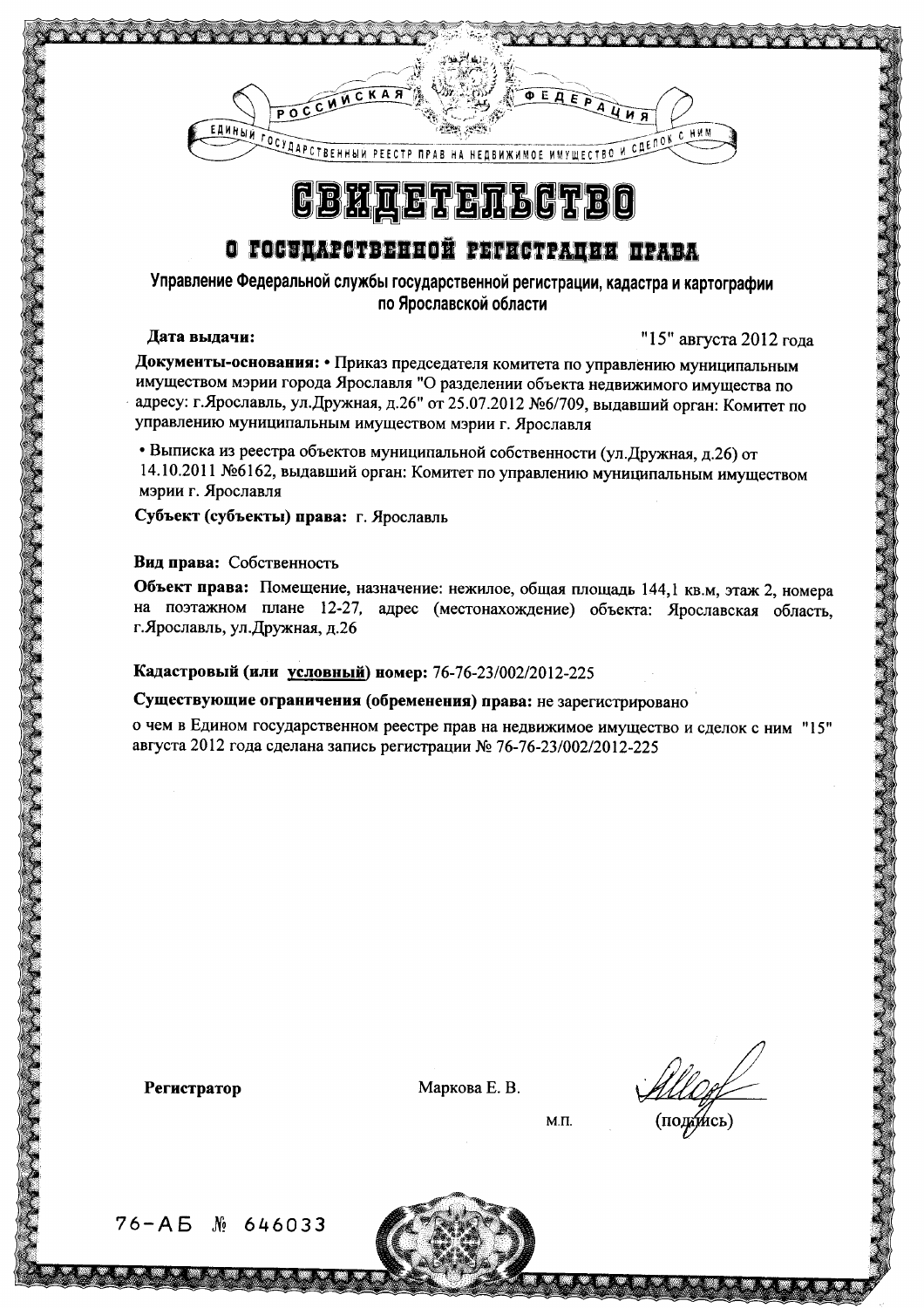# КАДАСТРОВЫЙ ПАСПОРТ<br>ПОМЕЩЕНИЯ

|                                                                                             |            |                                                                  |                  | Лист $N_2$ 1, всего листов _ | 2 |
|---------------------------------------------------------------------------------------------|------------|------------------------------------------------------------------|------------------|------------------------------|---|
| Дата                                                                                        | 18.06.2012 |                                                                  |                  |                              |   |
| Кадастровый номер                                                                           |            |                                                                  |                  |                              |   |
| Инвентарный номер (ранее присвоенный учетный номер) 13979                                   |            |                                                                  |                  |                              |   |
|                                                                                             |            |                                                                  |                  |                              |   |
| 1. Описание объекта недвижимого имущества                                                   |            |                                                                  |                  |                              |   |
| 1.1. Кадастровый номер здания (сооружения), в котором расположено помещение                 |            |                                                                  |                  |                              |   |
| 1.2. Этаж (этажи), на котором расположено помещение                                         |            | 2                                                                |                  |                              |   |
| 1.3. Общая площадь помещения                                                                |            | 144.1 кв. м                                                      |                  |                              |   |
| 1.4. Адрес (местоположение):                                                                |            |                                                                  |                  |                              |   |
| Субъект Российской Федерации                                                                |            | Ярославская область                                              |                  |                              |   |
| Район                                                                                       |            |                                                                  |                  |                              |   |
| Муниципальное образование                                                                   |            | тип                                                              |                  | городской округ              |   |
|                                                                                             |            | наименование                                                     |                  | город Ярославль              |   |
| Населенный пункт                                                                            |            | тип                                                              | город            |                              |   |
|                                                                                             |            | наименование                                                     | Ярославль        |                              |   |
| Улица (проспект, переулок и т.д.)                                                           |            | тип                                                              | улица            |                              |   |
|                                                                                             |            | наименование                                                     | Дружная          |                              |   |
| Номер дома                                                                                  |            | 26                                                               |                  |                              |   |
| Номер корпуса                                                                               |            |                                                                  |                  |                              |   |
| Номер строения                                                                              |            |                                                                  |                  |                              |   |
| Литера                                                                                      |            | A                                                                |                  |                              |   |
| Номер помещения (квартиры)                                                                  |            |                                                                  |                  |                              |   |
| Иное описание местоположения                                                                |            |                                                                  |                  |                              |   |
| 1.5. Назначение помещения                                                                   |            | нежилое                                                          | (жилое, нежилое) |                              |   |
| 1.6. Вид жилого помещения<br>1.7. Кадастровый номер квартиры, в которой расположена комната |            | в многоквартирном доме                                           |                  | (комната, квартира)          |   |
| 1.8. Номер помещения на поэтажном плане                                                     |            |                                                                  |                  | Пом 2 этажа: 12-27           |   |
| 1.9. Предыдущие кадастровые (условные) номера объекта недвижимого имущества:                |            |                                                                  |                  |                              |   |
|                                                                                             |            |                                                                  |                  |                              |   |
| 76-76-23/019/2011-351                                                                       |            |                                                                  |                  |                              |   |
| 1.10. Примечание: Дата инвентаризации: 16.01.2007                                           |            |                                                                  |                  |                              |   |
| Год постройки                                                                               | 1952       |                                                                  |                  |                              |   |
| Сведения о наличии перепланировок:                                                          |            | не выявлено                                                      |                  |                              |   |
|                                                                                             |            |                                                                  |                  |                              |   |
|                                                                                             |            |                                                                  |                  |                              |   |
| Сведения о наличии запрещений или арестов:                                                  |            | сведения отсутствуют                                             |                  |                              |   |
| Сведения об ограничениях (обременениях) права:                                              |            | сведения отсутствуют                                             |                  |                              |   |
| Принадлежность здания к памятникам архитектуры, истории, культуры: Не является              |            |                                                                  |                  |                              |   |
| Сведения о собственниках объекта на 01.02.1998;                                             |            |                                                                  |                  |                              |   |
|                                                                                             |            |                                                                  |                  |                              |   |
|                                                                                             |            | Ярославский филиал "ФГУП Ростехинвентаризация - Федеральное БТИ" |                  |                              |   |
| 1.11.<br>Свидетельство об аккредитации РН - 1№ 000408 от 26.10.2007                         |            |                                                                  |                  |                              |   |
| Зам начальника производственного                                                            |            |                                                                  |                  |                              |   |
| отдела                                                                                      |            |                                                                  |                  | С.Л Ситкина                  |   |
| (полное наименование должности)                                                             |            | (подпись)<br>M.H. C                                              |                  | (инициалы, фамилия)          |   |
|                                                                                             |            |                                                                  |                  |                              |   |
|                                                                                             |            |                                                                  |                  |                              |   |
|                                                                                             |            |                                                                  |                  |                              |   |